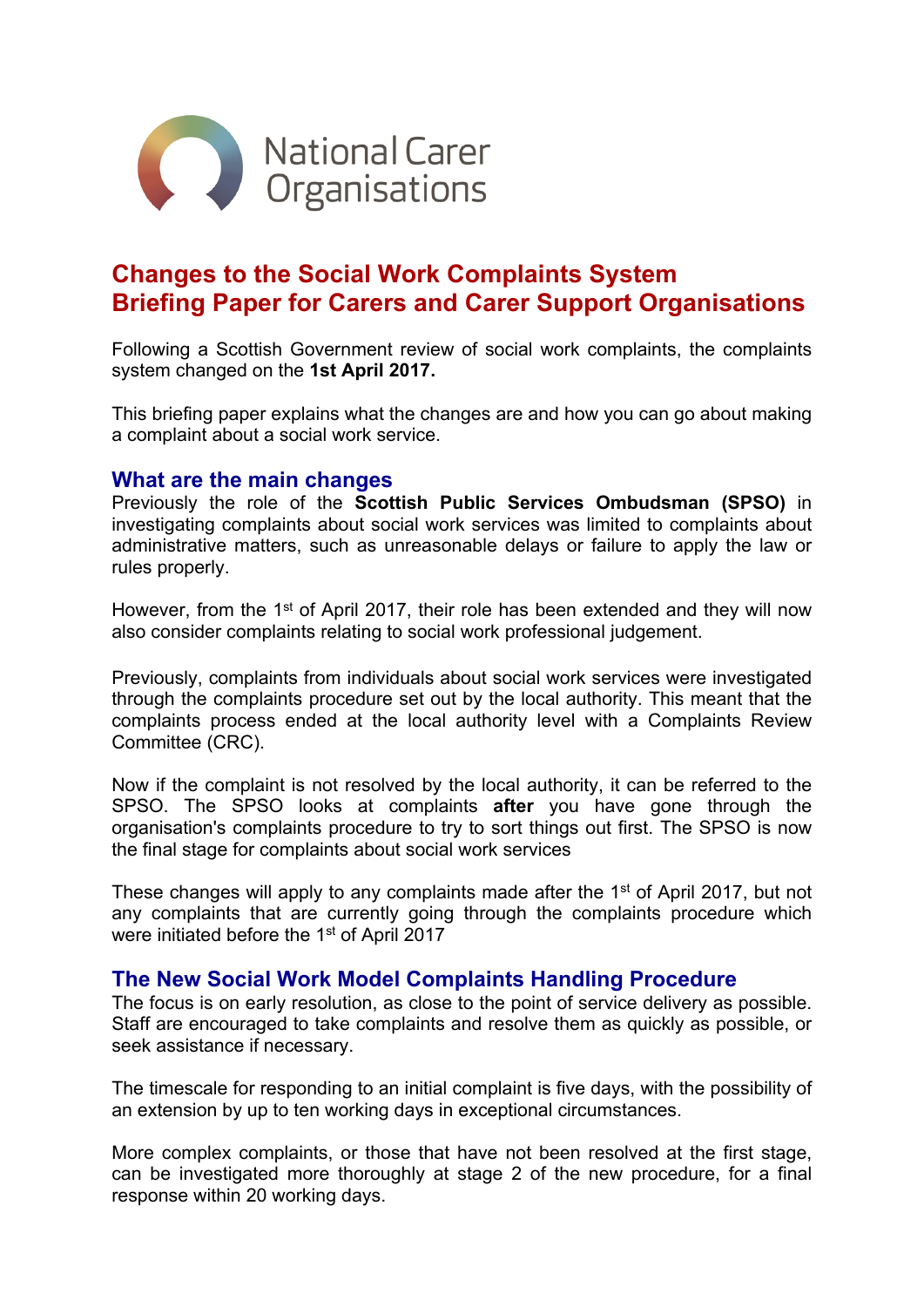The diagram below outlines the stages and timescales involved in the new procedure:

| <b>FRONTLINE</b><br><b>RESOLUTION</b>                                                                                                                                                                                                                                                                                                                                                                                                     | <b>INVESTIGATION</b>                                                                                                                                                                                                                                                                                       | <b>INDEPENDENT</b><br><b>EXTERNAL</b><br><b>REVIEW</b><br>(SPSO or other)                                                                                                                                                                                                                                                                                                   |
|-------------------------------------------------------------------------------------------------------------------------------------------------------------------------------------------------------------------------------------------------------------------------------------------------------------------------------------------------------------------------------------------------------------------------------------------|------------------------------------------------------------------------------------------------------------------------------------------------------------------------------------------------------------------------------------------------------------------------------------------------------------|-----------------------------------------------------------------------------------------------------------------------------------------------------------------------------------------------------------------------------------------------------------------------------------------------------------------------------------------------------------------------------|
| For issues that are<br>straightforward and<br>easily resolved,<br>requiring little or<br>no investigation.                                                                                                                                                                                                                                                                                                                                | For issues that have<br>not been resolved at<br>the frontline or that<br>are complex, serious<br>or 'high risk'.                                                                                                                                                                                           | For issues that have<br>not been resolved<br>by the service<br>provider.                                                                                                                                                                                                                                                                                                    |
| 'On-the-spot'<br>apology, explanation,<br>or other action to<br>resolve the complaint<br>quickly, in five working<br>days or less, unless<br>there are exceptional<br>circumstances.<br>Complaints<br>addressed by any<br>member of staff,<br>or alternatively<br>referred to the<br>appropriate point for<br>frontline resolution.<br>Complaint details,<br>outcome and action<br>taken recorded and<br>used for service<br>improvement. | A definitive response<br>provided within<br>20 working days<br>following a thorough<br>investigation of<br>the points raised.<br>Responses signed<br>off by senior<br>management.<br>Senior management<br>have an active interest<br>in complaints and use<br>information gathered<br>to improve services. | Complaints<br>progressing to<br>the SPSO will have<br>been thoroughly<br>investigated by the<br>service provider.<br>The SPSO will<br>assess whether<br>there is evidence<br>of service failure or<br>maladministration<br>not identified by the<br>service provider. In<br>relation to social work<br>decisions the SPSO<br>can also look at<br>professional<br>decisions. |

## **How the SPSO will investigate your complaint**

The SPSO is also the final stage for complaints about councils, the National Health Service, housing associations, colleges and universities, the Scottish Government and others.

They already consider professional judgement in health complaints, which means that social work and health complaints now follow the same process.

When investigating professional judgement with health complaints, the SPSO's complaints reviewers obtain expert evidence from Independent Professional